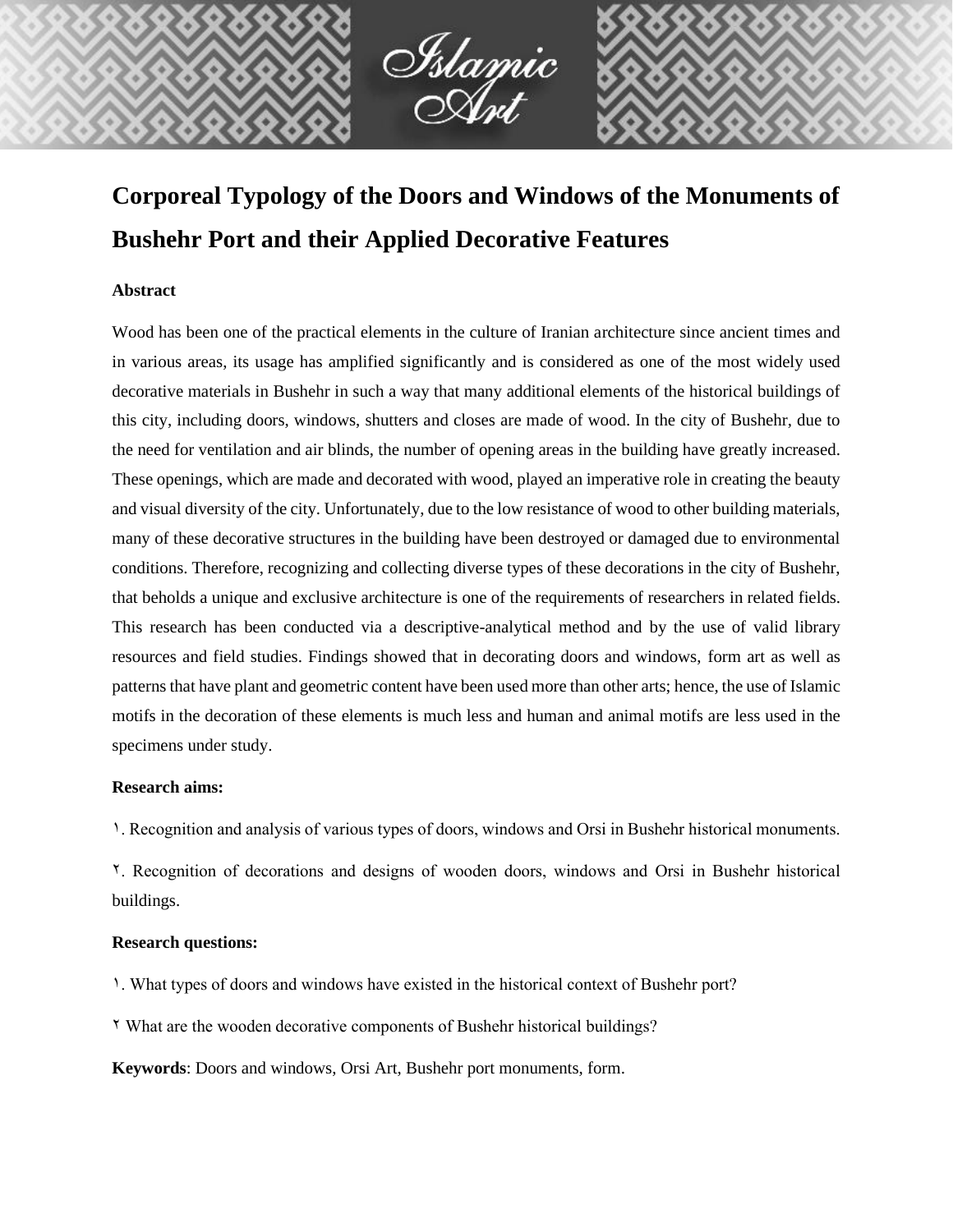# **Introduction**

Ornament, as one of the visual foundations of Islamic art, is a visual means or expression created to honor the material, surface, color, line, volume, brick, mud, clay, plaster and any other architectural material in order to ascend to the highest horizons and to discover semantic color and identity, and finally to bestow a supernatural personality intertwined with spiritual and divine elements. The role of materials as one of the tools of creating decorations is significant in each period. Wood is one of the materials that has been used less in Islamic architecture than other materials more commonly in certain regions of Iran. Wood and its products have been used extensively in buildings of the last hundred years, as effective materials in wooden columns, double-glazed roofs and shingles, as well as in the construction of Orsi doors and delicate windows, with various works of art. In old buildings, wood was used both as a main component and as a decorative component. The long, thick wooden trunks served as the main beams for the construction of flat roofs and wooden-roofed porches, with tall and narrow columns adorned with ornaments. Wood and its use in different periods, in addition to its positive properties and advantages, also had disadvantages; these negative properties have instigated many wooden artifacts to be lost over time or not used at all. On this basis, unfortunately, most of its wooden buildings and decorations have been destroyed by erosion leaving little or no traces behind. This issue clarifies the necessity of researching and dealing with wooden decorations and recognizing the patterns and methods of its production. The region of Bushehr is one of the areas where wood is abundant and is frequently applied in its historical buildings, consequently, the study of the use of wood in the architectural elements of this region can be effective on becoming more aware of this natural element and the patterns applied.

Regarding the research background, it should be said that no independent work with this title has been written so far, nonetheless, academic works regarding Bushehr architecture have been written. Nabipour  $(2 \cdot 1)$  in his book entitled "Bushehr Architecture: A Symphony of Color, Wind and Light" in general, describes the elements of Bushehr architecture and their appearance. In short sections of books entitled "The Glory of Abushahr" by Rasaei Kooshak (Y., o), "Architecture of Bushehr in the Zand and Qajar Periods" by Gholamzadeh ( $\gamma$ ,  $\gamma$ ) and "New Principles in Bushehr Architecture" by Marbaghi ( $\gamma$ ,  $\gamma$ ), references to these architectural elements and their general decorations have been mentioned. In several research articles, the historical architecture of Bushehr has been studied from different aspects; however, in none of them the decoration, and specifically the element of door, window and Orsi are studied. Therefore, in order to identify the types of doors, windows and Orsi and the decorations used in them, the authors, in order to preserve and revive valuable historical decorative patterns, developed a framework for classifying these elements and examining their decorative methods.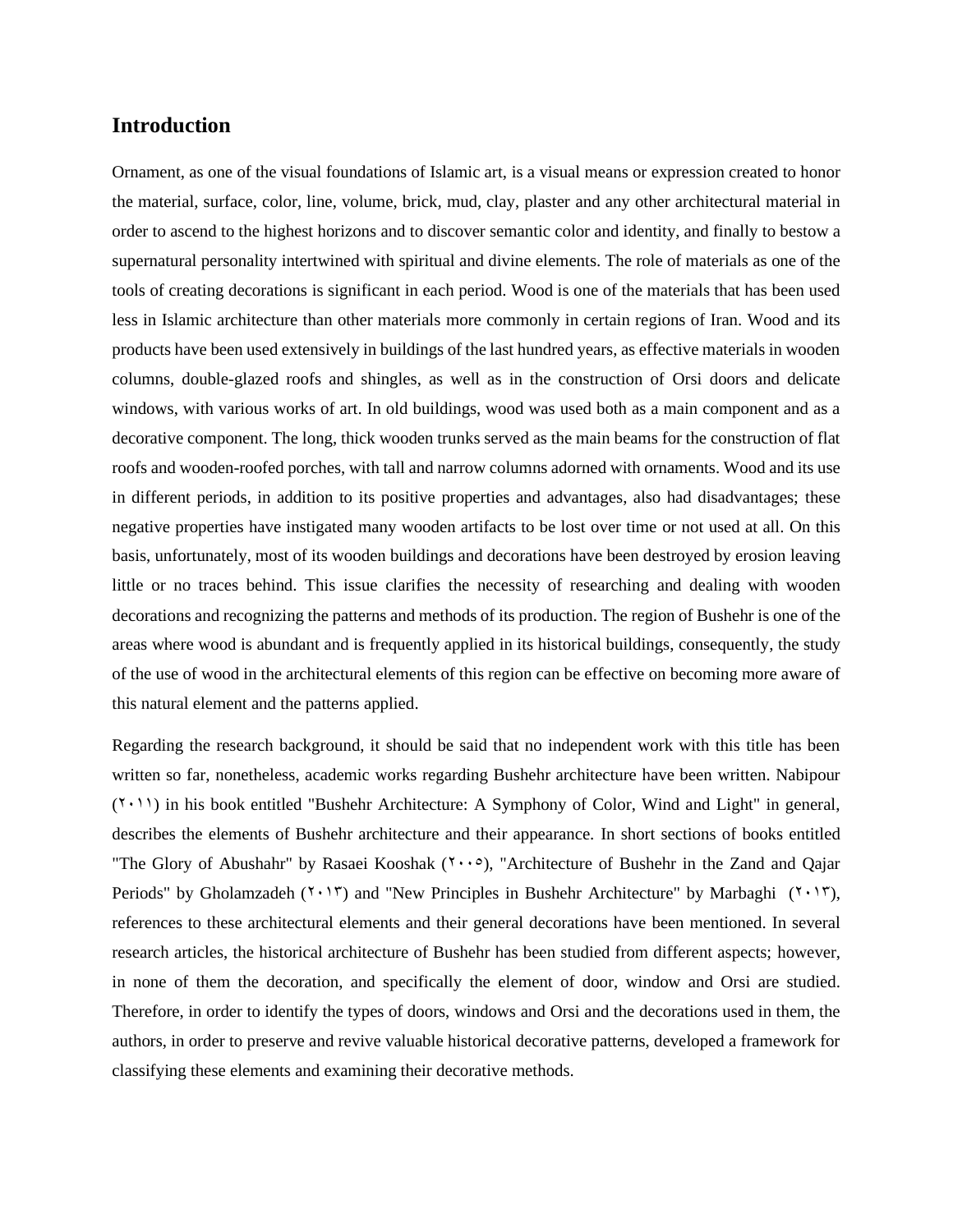The main research method in this paper is content analysis using descriptive-analytical method. In this regard, the theoretical foundations of the research were conducted through library studies and access to books in Persian, Latin and valid Internet sources, as well as field studies, through objective observation and interviews. The statistical population studied in this study are all historical monuments of Bushehr; Using a review of existing historical monuments, as well as access to the information archive of the Cultural Heritage, Handicrafts and Tourism Organization of Bushehr Province, the information archive of the Faculty of Art and Architecture of the Persian Gulf University, historical photographs in photographs, as well as interviews with knowledgeable, specialized and the owners of the buildings, in order to find information about the destroyed or worn buildings, obtained a statistical community and complete information about the historical buildings of Bushehr. In the review of the building, the observation method was carried out using observation cards around the modified or destroyed buildings, the method of regular and closed interviews with specific questions was also used. The authors collected information by interviewing the owners of the building, as well as old photographers, and obtaining documents and photographs of the building, as well as local informants.

# **Conclusion**

According to the studies conducted in this study regarding the doors, windows and Orsies in the historical buildings of Bushehr port, it can be said that due to the hot and humid climate of this region, the need for air blinds to prevent direct and intense sunlight, distinct and various types of openings are necessary. These issues, as well as regional and cultural factors, have affected the type and amount of decoration of these elements; in such a way that some of these elements can be found that are specific to this region and similar to it cannot be found in other parts of the country and even in the neighboring cities of Bushehr. As mentioned, the typologies of the doors, windows and Orsies of Bushehr historical monuments are studied and the decorative features have been categorized. In some of the historical buildings of Bushehr, due to the less importance of the building and also the less financial capacity of the landlord, additional elements, such as doors and windows, have been applied without decorations. Orsies were not used in this building due to the high cost of construction and also the need for a larger space as these elements are mostly used in the main door of the building or the doors and windows of insignificant spaces. Components with wicker and shutter decorations: This type of decoration, which is related to the native architecture of Bushehr region; It was used in most of the historical monuments of this city. Wicker nets were used for inscriptions and small ventilated windows, and shutters were used on the exterior windows to provide ventilation and to prevent direct sunlight from entering the building. This type of decoration is very abundant and impressive in Bushehr, especially its exterior. Components with knotted decorations: In Bushehr, the art of knotting is used only in making Orsi. The only parts where knitting art is used alone; They were the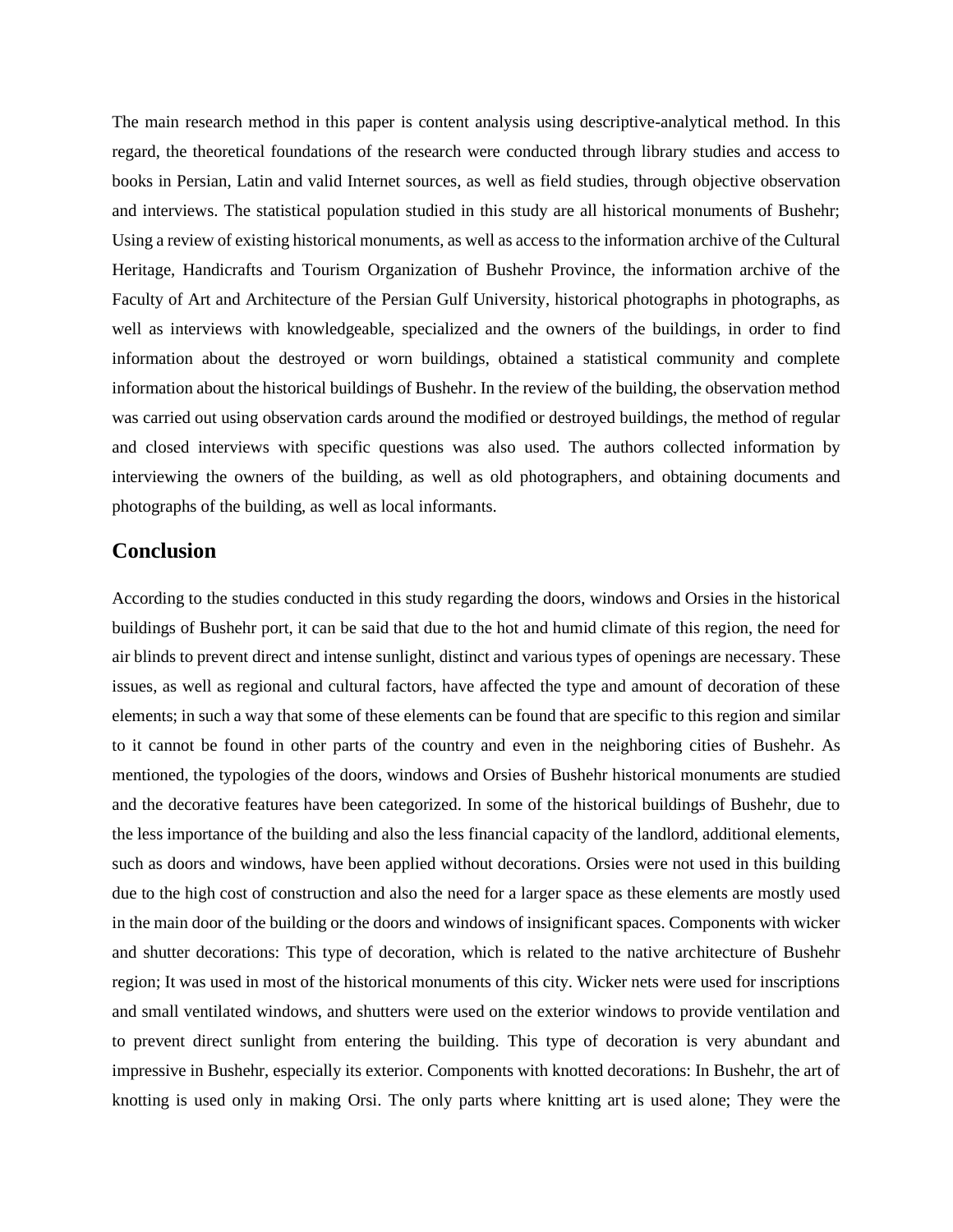footprints and inscriptions of the Orsi; In which geometric patterns are used. In the body part of the Orsi, due to the use of more prolific and varied patterns, the combination of knotting art has been used in addition to slate with colored glass. Knotting is done in the form of a strip around the plates and a slab in the middle of the plate. The motifs used in these knots are all geometric and with plant and nature content. The use of this art is much less noticeable than slate and is limited to Orsi. Components with slate decorations were also common in the city. This type of decoration has been widely used in the construction of doors, windows and also Orsies of Bushehr city, and less doors and windows can be seen in the historical context of Bushehr that have not used this art in their construction. Most of the elements that show the visual expression of slate art in the historical context of Bushehr is the element is the door and window. The crescent-shaped element used in the construction of most of these doors and windows is decorated with this art and with various designs. The most widely used motifs used in the cobblestone of these crescents are plant motifs; which demonstrates an abstract image of a type of flower, particularly the lotus. Animal motifs are not found among these elements. The design of these slabs is composed of contagions that have filled the crescents with circular symmetry. Reflective transition symmetry has also been used in some examples; The number and variety of them is very small. In Orsis, too, because slate is used in combination with the art of knitting in these elements; the application of this art is less noticeable; one is used in a narrow decorative strip around the other and one in the text and background of the Orsi. Their proportions are usually rectangular; however, small samples of squares can also be found in them. In the body of the interior doors, the use of slate art can be seen; The motifs used in them are used in an elongated rectangle with a geometric design and pattern, with plant content and transitional symmetry, and only in a few cases where the number is small, the designs are more complex and crowded in more arabesque design. Therefore, the most widely used decorative art in doors and windows, as well as Orsi, can be considered as slate, especially in the crescent section.

## **Resources:**

Abdifar, Narges.  $(1 \cdot 1)$ . The Art of Architecture in the Qajar Period, Tehran: Rashedin. [In Persian].

Alawi Nejad, Seyed Mohsen.  $(Y \cdot \lambda)$ . "Study of murals in the sources of Islamic art", Nagreh Research Analytical Quarterly, No.  $\vee$ ,  $\vee$ - $\vee$ 9. [In Persian].

Alipour, Niloufar  $(2 \cdot 1)$  "Study of the sash design of Qajar palaces in Tehran", Nagreh Scientific Research Quarterly, No.  $14, 71-$ °. [In Persian].

Alizadeh, Star; Soheili, Jamaluddin (Y . 1 Y). "Semiotics of ancient architectural designs of Gilan in accordance with the themes of some handicrafts in the region, with emphasis on Pierce's view", Quarterly Journal of Islamic Art Studies, No. 11, Yo<sub>-</sub> 1 . 2. [In Persian].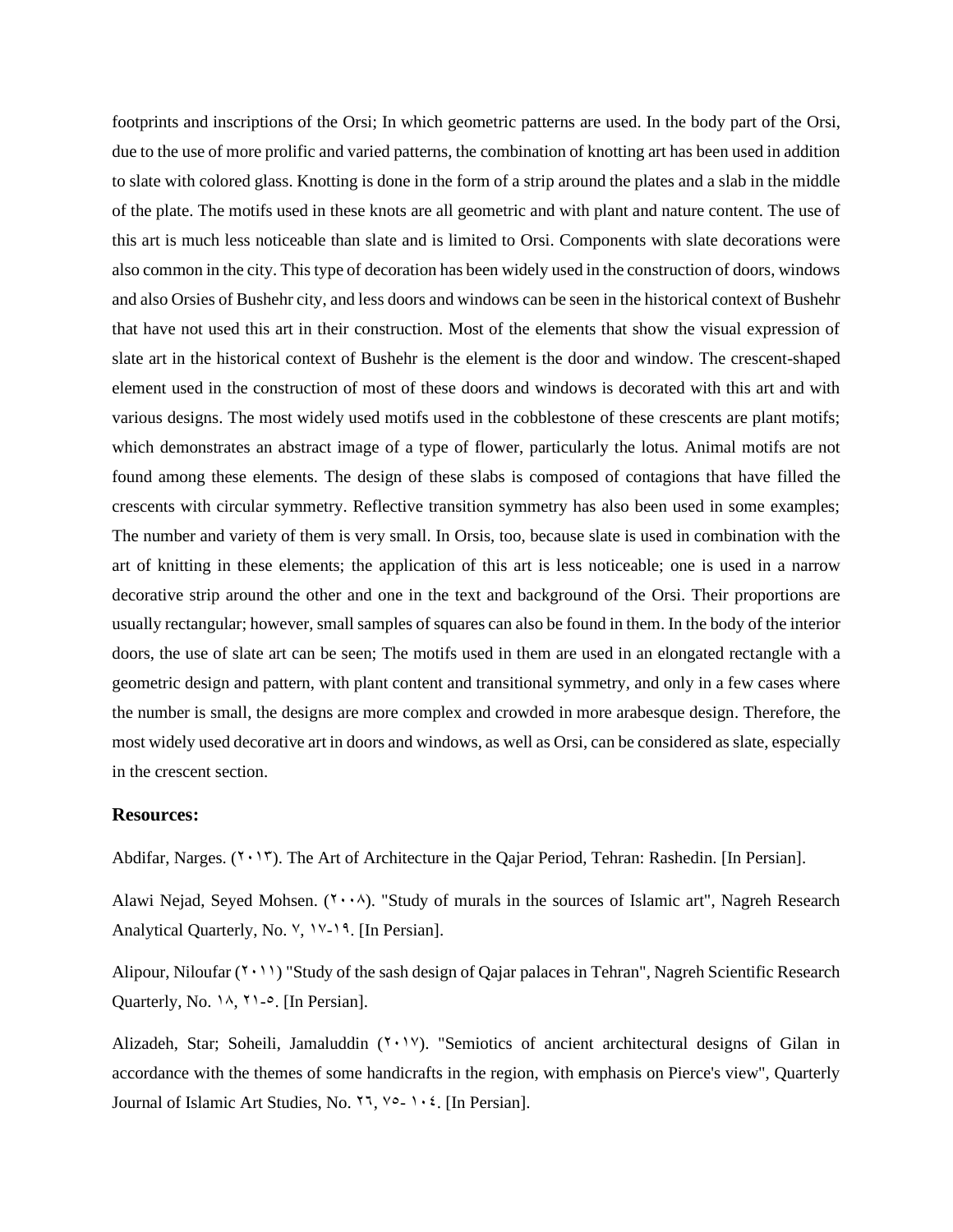Amrayi, Mehdi  $(1 \cdot \cdot i)$ . Orsi, windows facing light, Tehran: Samt. [In Persian].

Attarzadeh, Abdul Karim (1990). Wooden Arrays in Islamic Architecture of Iran (Zandieh and Qajar Periods), Master Thesis in Archeology of Islamic Orientation, Supervised by: Latif Abolghasi, Tarbiat Modares University: Faculty of Humanities. [In Persian].

AzarMehr, Giti.  $(1 \cdot \cdot 1)$ . "Introduction to the art of wooden knitting", summary and rewriting by Akbar Safdari, Iranian Art,  $\circ$ ,  $\wedge \circ$ - $\wedge \wedge$ . [In Persian].

Charkhchian, Maryam.  $(Y \cdot Y)$ . "Mental Association in Recognizing the Characteristics of Islamic Architecture", Quarterly Journal of Islamic Art Studies, No.  $\mathbb{R}^{\circ}$ ,  $\mathbb{R}^{\circ}$ -98. [In Persian].

Chatrbahr, Hamidreza; Malapour, Jamshid and Shamloo, Gholamreza.  $(1 \cdot 9)$ . "Study of the Proportion of Vague Numbers in the Structure of the Letters of the Third Line", Quarterly Journal of Islamic Art Studies, No. 17, V-11. [In Persian].

Dehkhoda, Ali Akbar. (1999). Dehkhoda Dictionary, Tehran: University of Tehran. [In Persian].

Deheshti, Majid; Khoshnejad, Mehdi and Hosseini, Seyed Maryam.  $(1, 1)$ . "A geometric and conceptual approach to the contexts of ten fast and slow knotting art". Quarterly Journal of Islamic Art Studies, No.  $54, 40-71$ . [In Persian].

Eftekhari, Mehran; Fumji, Zahra.  $(2.17)$ . "The role of wood in the architecture of the Qajar period in the central plateau of Iran according to the transcendent principles of Islam", the second international conference on urban planning, management and urban development. [In Persian].

Falahfar, Saeed ( $\zeta \cdot \zeta$ ). Dictionary of Traditional Iranian Architecture, Tehran: Kavosh Pardaz. [In Persian].

Hassanpour Lemar, Saeed; Storm, dawn. (7,19). "Visual and Structural Characteristics of the Thresholds of the Historical City of Masouleh", Quarterly Journal of Islamic Art Studies, No.  $\tilde{r}$ ,  $\gamma$ 7-97. [In Persian].

Humility, Sam.  $(Y \cdot Y)$ . Materials and buildings, Tehran: Rozaneh Publications. [In Persian].

Kianmehr, Ghobad; Taqvi Nejad, Bahareh and Mirsalehian, Sedigheh. (7,10). "Typology of slate decorations in the solar form of doors (Case study: Doors of royal buildings of the Qajar period in Tehran)", Negreh Quarterly, No.  $\mathbf{r} \xi$ ,  $\lambda \xi$ -1.7. [In Persian].

Madhushan, Mohammad & Askari Al-Mawti, Hojjatullah.  $(2.11)$ . "Qualitative and quantitative differences" in the evolution of the Qajar sash of Tabriz", Journal of Fine Arts - Visual Arts, No.  $\zeta$ ,  $\forall y$ - $\land \zeta$ . [In Persian].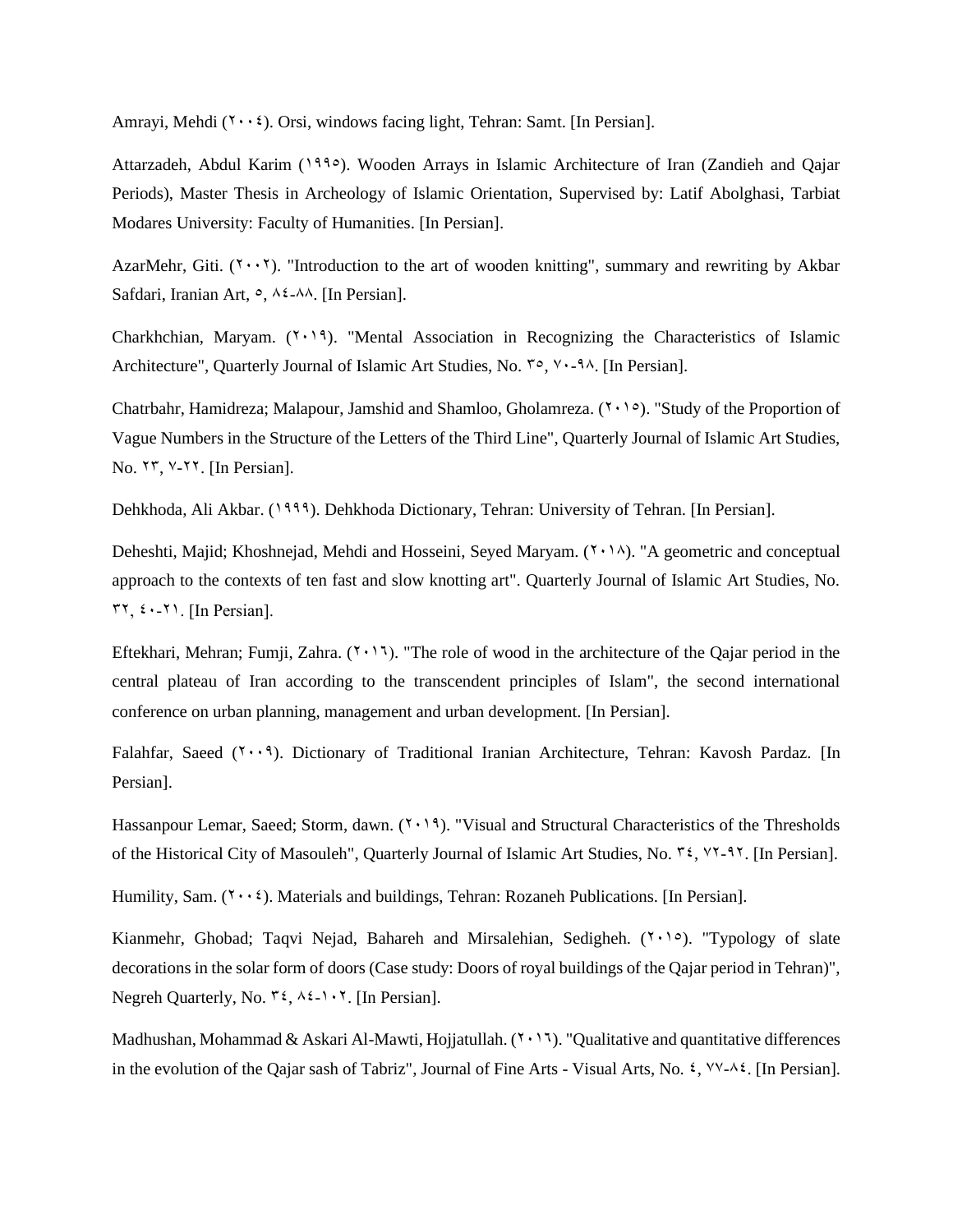Makinejad, Mehdi.  $(Y \cdot \lambda)$ . History of Iranian Art in the Islamic Period: Architectural Decorations, Tehran: Samat Publications (Center for Research and Development of Humanities). [In Persian].

Mamani, Hamid; Yari, Fahimeh and Haghir, Saeed.  $(2.14)$ . "Components of Iranian-Islamic Architecture and the Identifying Role of Decorations", Oriental Art and Civilization Quarterly, No. 11,  $\forall v$ -17. [In Persian].

Marbaqi, Behrooz.  $(7 \cdot 17)$ . New Principles in Bushehr Architecture, Tehran: Payam. [In Persian].

Memarian, Gholam Hossein (Y. 17). Iranian Architecture, Tehran: Soroush Danesh. [In Persian].

Moin, Mohammad (1995). Persian Culture, Tehran: Sepehr. [In Persian].

Montazer, Behnaz; Sultanzadeh, Hussein.  $(1, 1)$ . "Reflection of the regular pentagonal pattern in the geometric patterns of Iranian Islamic architecture", Quarterly Journal of Islamic Art Studies, No. "., 10- $\mathfrak{t}$ . [In Persian].

NabiPour, Iraj.  $(2.17)$ . Bushehr Architecture: Symphony of Color, Wind and Light, Second Edition, Bushehr: Bushehr University of Medical Sciences and Health Services, Bushehr Branch Iranology Foundation. [In Persian].

Pirnia, Mohammad Karim  $(1 \cdot \cdot \cdot)$ . Building materials: Agenda, lined, laid in the ancient buildings of Iran, the country's cultural heritage, Tehran. [In Persian].

Qolamzadeh, Faraz.  $(\Upsilon \cdot \Upsilon)$ . Bushehr architecture during the Zand and Qajar eras, Tehran: Abad Boom Publications. [In Persian].

Rahnavard, Zahra.  $(1 \cdots)$ . Wisdom of Islamic Art, Tehran: Organization for the Study and Compilation of University Humanities Books (Position). [In Persian].

Rajai Baghsorkhi, Amir.  $(2 \cdot 1)$ . Introduction to Iranian Architectural Decorations (Post-Islamic Iranian Architectural Decorations), Second Edition, Isfahan: Isfahan University of Arts, Faculty of Arts, Religions and Civilizations. [In Persian].

Rasaee Kushk, Sam. (7000). Shokooh Abushahr, Bushehr: Start Publications. [In Persian].

Ranjbar, Ehsan; Pourjafar, Mohammad Reza and Khaliji, Keyvan.  $(1 \cdot) \cdot$ ). "Climate design creations in accordance with the wind flow in the old context of Bushehr", Bagh-e Nazar, No.  $Y, Y'Y'Y$ ; [In Persian].